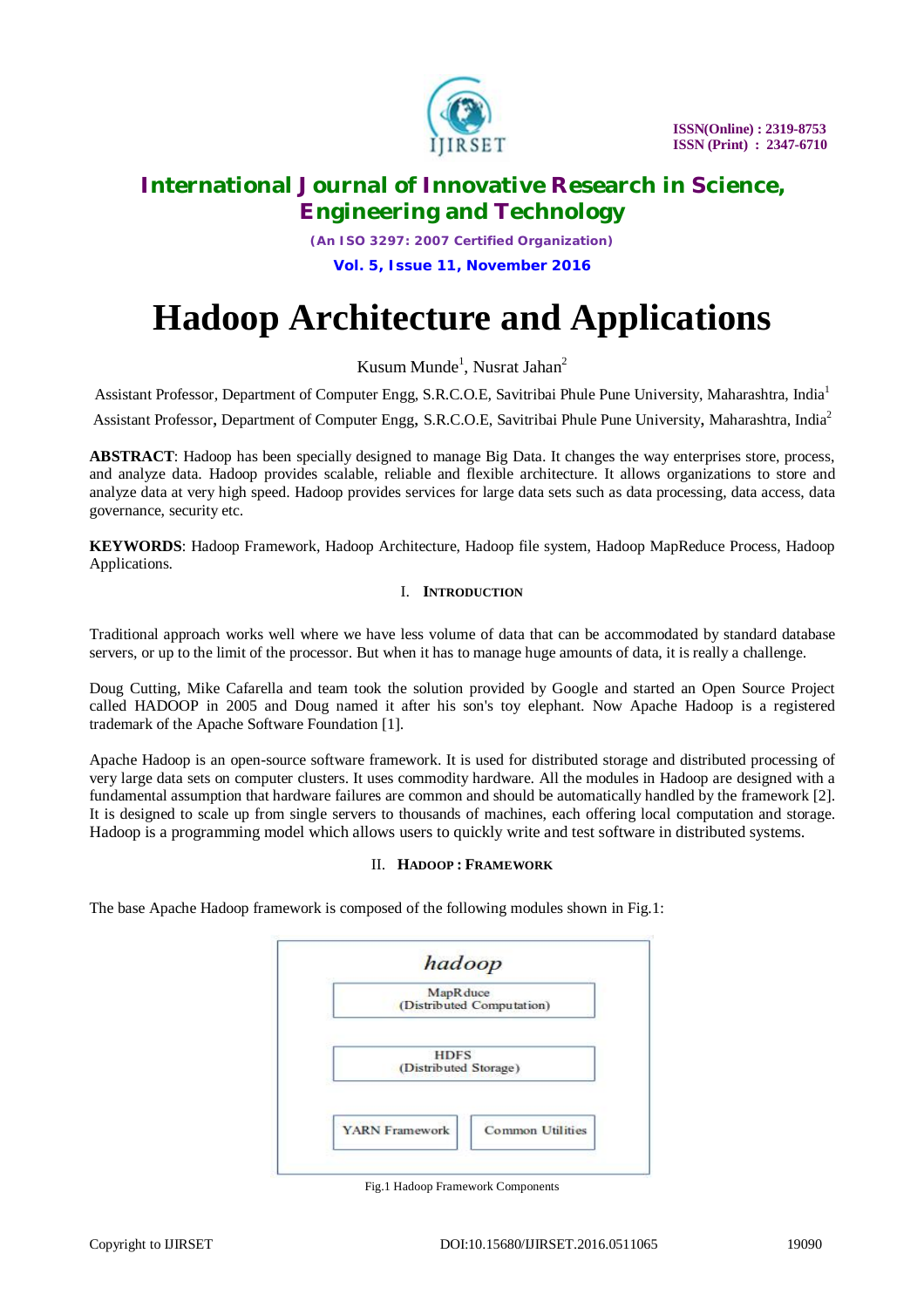

*(An ISO 3297: 2007 Certified Organization)*

## **Vol. 5, Issue 11, November 2016**

- A. **Hadoop Common**: It contains Java libraries and utilities needed. These libraries provide file system and OS level abstractions. It contains the necessary Java Archive files and scripts to start Hadoop.
- B. **Hadoop Distributed File System (HDFS)**: It is a distributed file-system that stores data on commodity machines, providing very high bandwidth across the cluster. It provides high fault tolerance and native support of large data sets. It stores data on commodity hardware.
- C. **Hadoop YARN**: This is a resource-management platform responsible for managing computing resources in clusters and using them for scheduling of users applications [3, 4].
- D. **Hadoop MapReduce**: It is an implementation of the MapReduce programming model for large scale data processing. It is used for parallel processing of large datasets.

Hadoop is an open source project hosted by Apache Software Foundation. Hadoop consists of [5]:

#### **Hadoop distributed file system**-It is a File System.

**Map Reduce**-It is a Programming Paradigm. I t is introduced by Google for processing and generating large data sets on clusters of computers.

## III. **HADOOP ARCHITECTURE**

The following Fig.2 shows the basic Hadoop Architecture.



Fig2. Basic Architecture of Apache Hadoop

A small Hadoop cluster includes a single master node and multiple worker nodes. The master node consists of a JobTracker, TaskTracker, NameNode and DataNode. A slave or worker node acts as both a DataNode and TaskTracker, though it is possible to have data-only worker nodes and compute-only worker nodes. These are normally used only in nonstandard applications [6].

In a larger cluster, HDFS nodes are managed through a dedicated NameNode server to host the file system index, and a secondary NameNode. A JobTracker server can manage job scheduling across nodes. When Hadoop MapReduce is used with an alternate file system, the NameNode, secondary NameNode, and DataNode architecture of HDFS are replaced by the file-system-specific equivalents.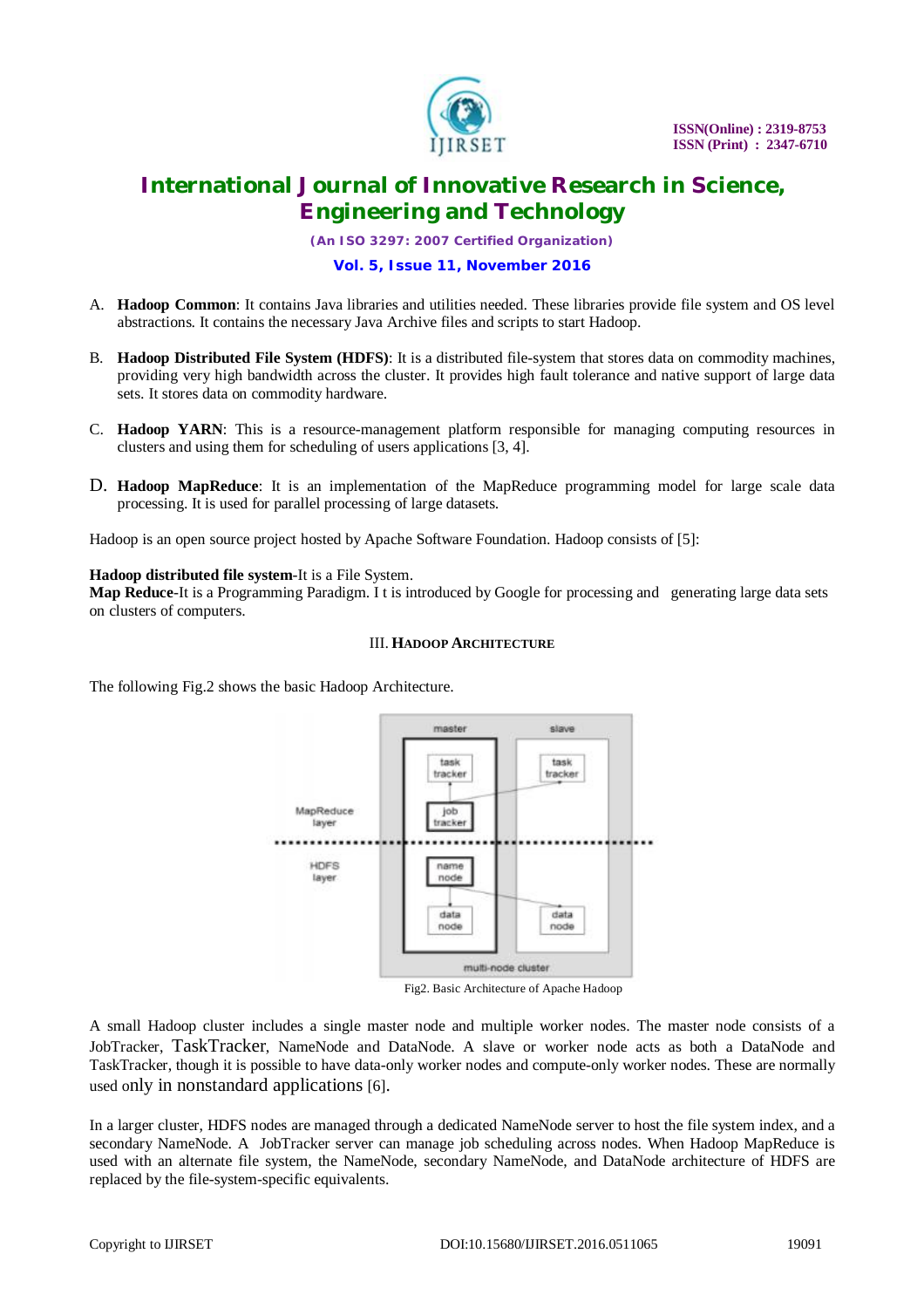

*(An ISO 3297: 2007 Certified Organization)*

#### **Vol. 5, Issue 11, November 2016**

## IV.**HADOOP: FILE SYSTEM**

It is suitable for the distributed storage and processing. Hadoop provides a command interface to interact with HDFS. HDFS provides file permissions and authentication. An HDFS cluster is comprised of a NameNode, which manages the cluster metadata, and DataNodes that store the data.

Files and directories are represented on the NameNode by means of inodes. Inodes record attributes like permissions, access and modification times, namespace and disk space. The file is divided into large blocks (typically 128 megabytes), and each block of the file is independently replicated at multiple DataNodes. These blocks are stored on the local file system on the DataNodes.

The Namenode monitors the number of replicas of a block. When a replica of a block is lost due to a DataNode failure or disk failure, the NameNode creates another replica of the block. The NameNode maintains the namespace tree and the mapping of blocks to DataNodes, holding the entire namespace image in RAM.

The NameNode does not directly send requests to DataNodes. It sends instructions to the DataNodes by replying to heartbeats sent by those DataNodes. The instructions include commands to: replicate blocks to other nodes, remove local block replicas,re-register and send an immediate block report, or shut down the node [7]. Following Fig.3 shows the HDFS Architecture.



Fig.3 HDFS Architecture

## V. **HADOOP: MAP REDUCE PROCESS**

The Map function divides the input into ranges by the InputFormat and creates a map task for each range in the input. The JobTracker distributes those tasks to the worker nodes. The output of each map task is partitioned into a group of key-value pairs for each reduce.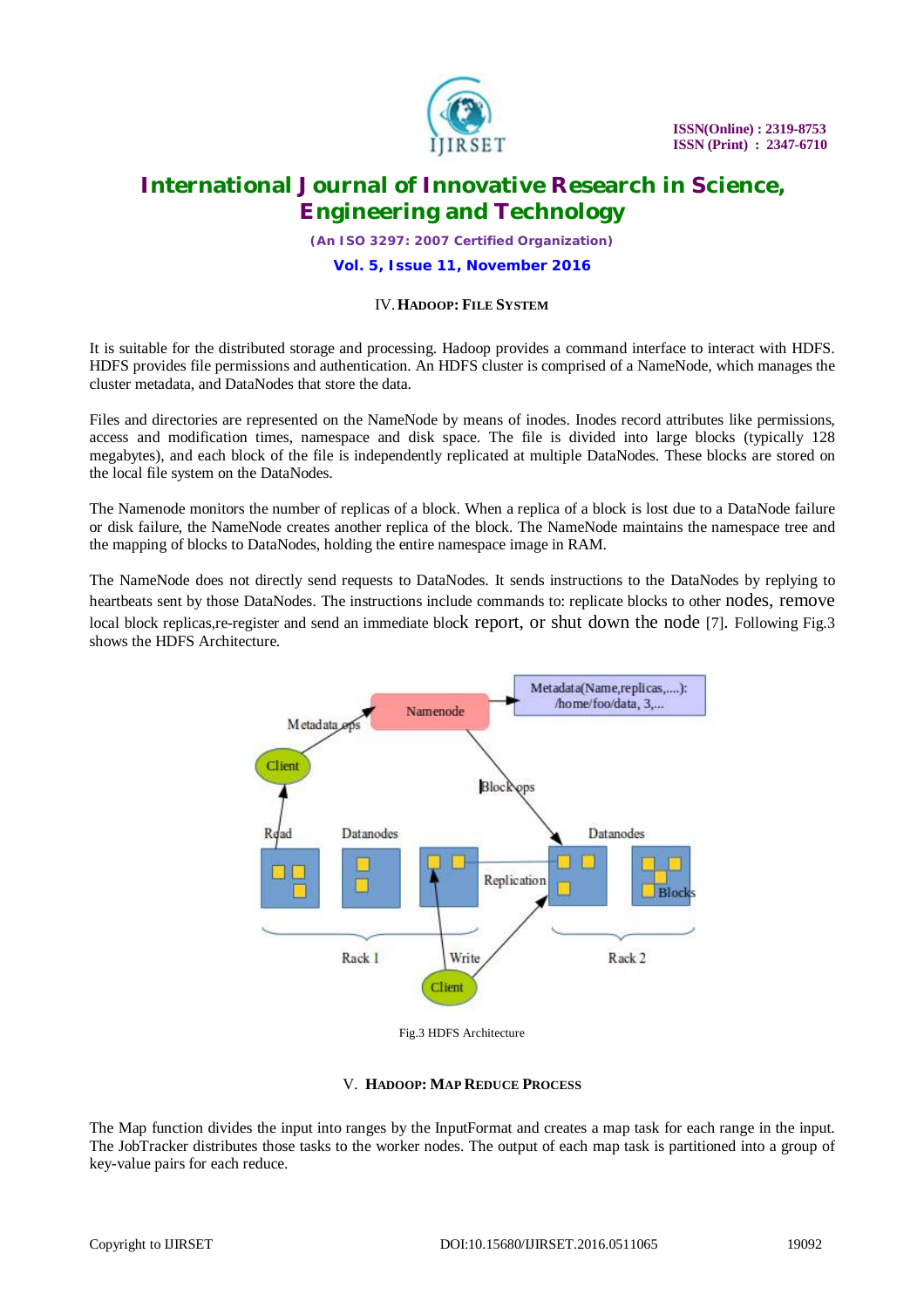

*(An ISO 3297: 2007 Certified Organization)*

## **Vol. 5, Issue 11, November 2016**

The Reduce function then collects the various results and combines them .Each reduce pulls the relevant partition from the machines where the maps executed, then writes its output back into HDFS. Thus, the reduce is able to collect the data from all of the maps for the keys and combine them to solve the problem [8].

Following Fig.4 shows the Hadoop Map Reduce Process.



Fig. 4 Hadoop Map Reduce Process

The MapReduce framework operates on <key, value> pairs. The framework views the input to the job as a set of <key, value > pairs and produces a set of  $\langle key, value \rangle$  pairs as the output of the job.

## VI.**HADOOP: BENEFITS**

There are number of reasons, why organizations use Hadoop. Hadoop has ability to store, manage and analyze structured and unstructured at low-cost.

 **Scalability and Performance** –Its distributed processing of data local to each node in a cluster enables Hadoop to store, manage, process and analyze data at petabyte scale. Thus, Hadoop is built to process large amount of data from terabytes to petabytes and beyond it.

 **Reliability** – Hadoop is fundamentally resilient – when a node fails processing is re-directed to the remaining nodes in the cluster and data is automatically re-replicated in preparation for future node failures.

 **Flexibility** –You can store data in any format, including semi-structured or unstructured formats, and then parse and apply schema to the data when read [8].

**Low Cost** – Hadoop is open source and runs on low-cost commodity hardware. It is cost effective.

 **Fault-tolerant**. Fault tolerance is one of feature for using Hadoop. Even if individual nodes experience high rates of failure when running jobs on a large cluster, data is replicated across a cluster so that it can be recovered easily in the face of disk, node or rack failures [9].